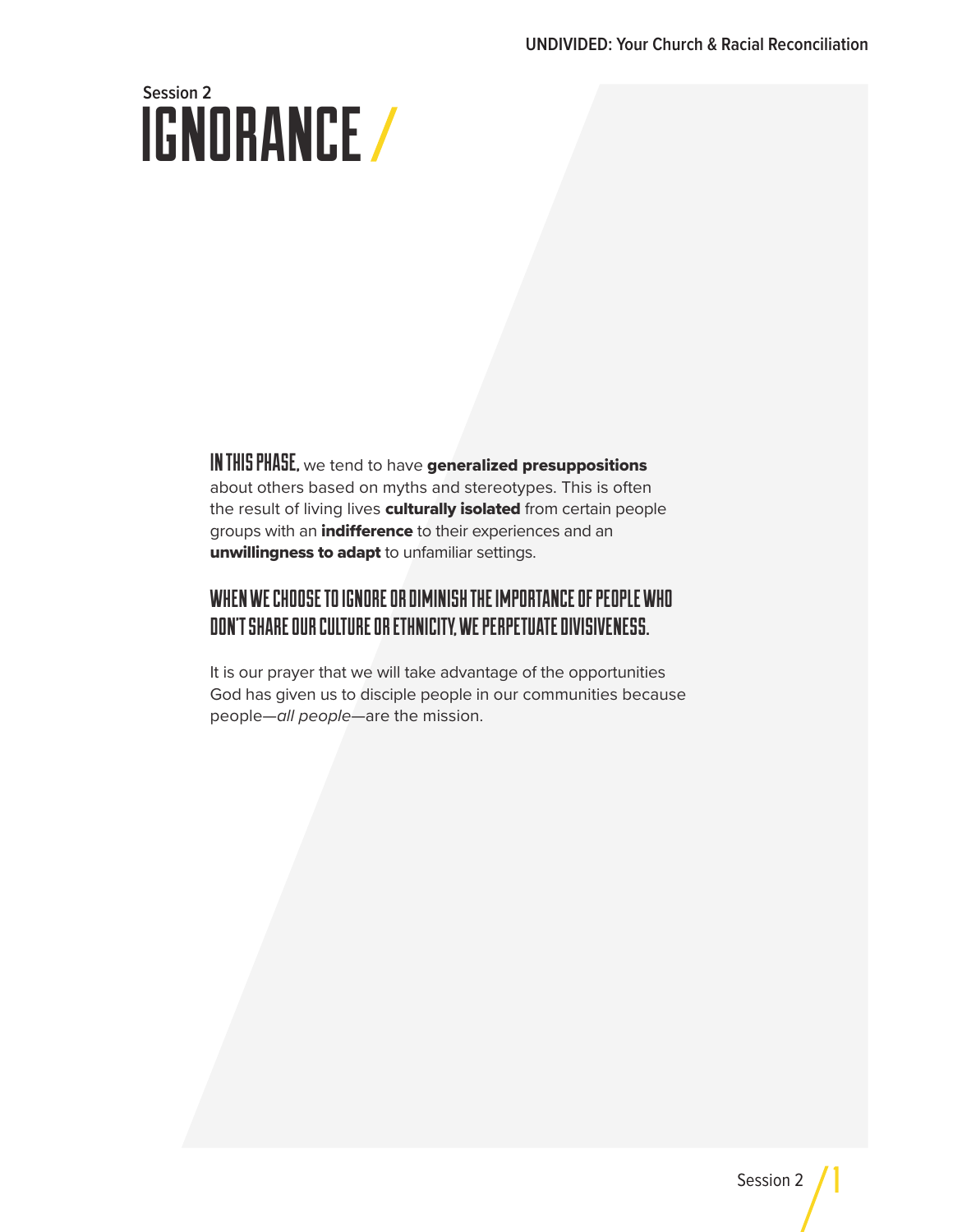## SCRIPTURE READING: ACTS 10:1-18

<sup>1</sup>At Caesarea there was a man named Cornelius, a centurion of what was known as the Italian Cohort,  $2a$  devout man who feared God with all his household, gave alms generously to the people, and prayed continually to God. 3 About the ninth hour of the day he saw clearly in a vision an angel of God come in and say to him, "Cornelius." 4 And he stared at him in terror and said, "What is it, Lord?" And he said to him, "Your prayers and your alms have ascended as a memorial before God. <sup>5</sup> And now send men to Joppa and bring one Simon who is called Peter.  $6$  He is lodging with one Simon, a tanner, whose house is by the sea."  $7$ When the angel who spoke to him had departed, he called two of his servants and a devout soldier from among those who attended him, <sup>8</sup> and having related everything to them, he sent them to Joppa.

<sup>9</sup> The next day, as they were on their journey and approaching the city, Peter went up on the housetop about the sixth hour to pray. <sup>10</sup> And he became hungry and wanted something to eat, but while they were preparing it, he fell into a trance <sup>11</sup> and saw the heavens opened and something like a great sheet descending, being let down by its four corners upon the earth.<sup>12</sup> In it were all kinds of animals and reptiles and birds of the air. 13 And there came a voice to him: "Rise, Peter; kill and eat." <sup>14</sup> But Peter said, "By no means, Lord; for I have never eaten anything that is common or unclean." <sup>15</sup> And the voice came to him again a second time, "What God has made clean, do not call common." <sup>16</sup> This happened three times, and the thing was taken up at once to heaven.

<sup>17</sup> Now while Peter was inwardly perplexed as to what the vision that he had seen might mean, behold, the men who were sent by Cornelius, having made inquiry for Simon's house, stood at the gate <sup>18</sup> and called out to ask whether Simon who was called Peter was lodging there.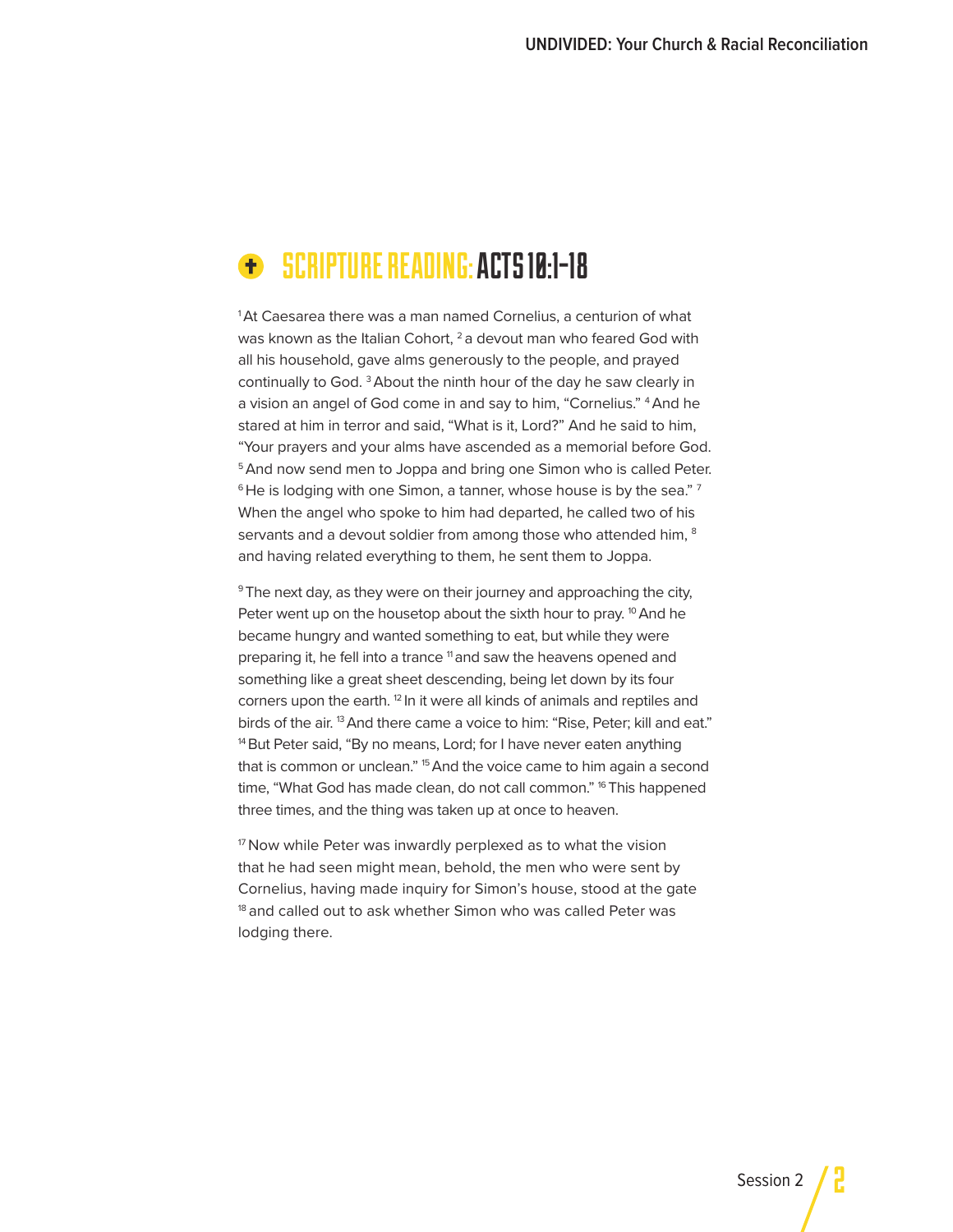#### PETER'S IGNORANCE

This first phase in the Gospel Community Spectrum is generally the toughest to acknowledge. Ignorance, generally, is not selfrevelatory. We need godly people in our lives who can see our blind spots, and we need to allow God to speak to our minds and hearts.

In this passage, God used Peter's physical hunger to awaken him to God's hunger for the Gentiles to be saved. God was attempting to change Peter's heart toward the Gentiles, while simultaneously using him as missionary. However, Peter's ignorance left him perplexed at the vision which symbolized God making unclean people clean.

The reconciliatory nature of the gospel wasn't new to Peter—he simply ignored its application beyond his ethnicity. But Jesus modeled His passion to reconcile the Gentiles during His earthly ministry. One of Jesus' most passionate accounts in Scripture demonstrates His plan to reconcile Gentiles and Jews.

Read the account of Jesus cleansing the Temple (Matthew 21:12-17, Mark 11:15-19 and John 2:13-21).

The location of this episode is extremely significant. It was the Court of the Gentiles. Because of the marketplace, the Gentiles weren't able to witness God's power. Outraged, Jesus made a whip, turned over tables and drove away everyone who bought, sold and exchanged in this court. He reminded them, quoting Isaiah 56:7: "For my house shall be called a house of prayer of all nations." Isaiah 56:1-8 is about the salvation of foreigners. The people in the Temple, familiar with the Old Testament, would have been able to see the connection with that entire passage.

After Jesus' resurrection, He commissioned His disciples to go into all nations and make disciples. We call this the Great Commission. Peter made a great omission of nationalities other than Jews.

For Peter, disciple-making had limitations that were not found in Jesus' teaching. Many Bible-believing Christians serving faithfully in the local church have fallen short just like Peter.

Ignorance is the first obstacle we all face in pursuing discipleship—especially across ethnic lines.